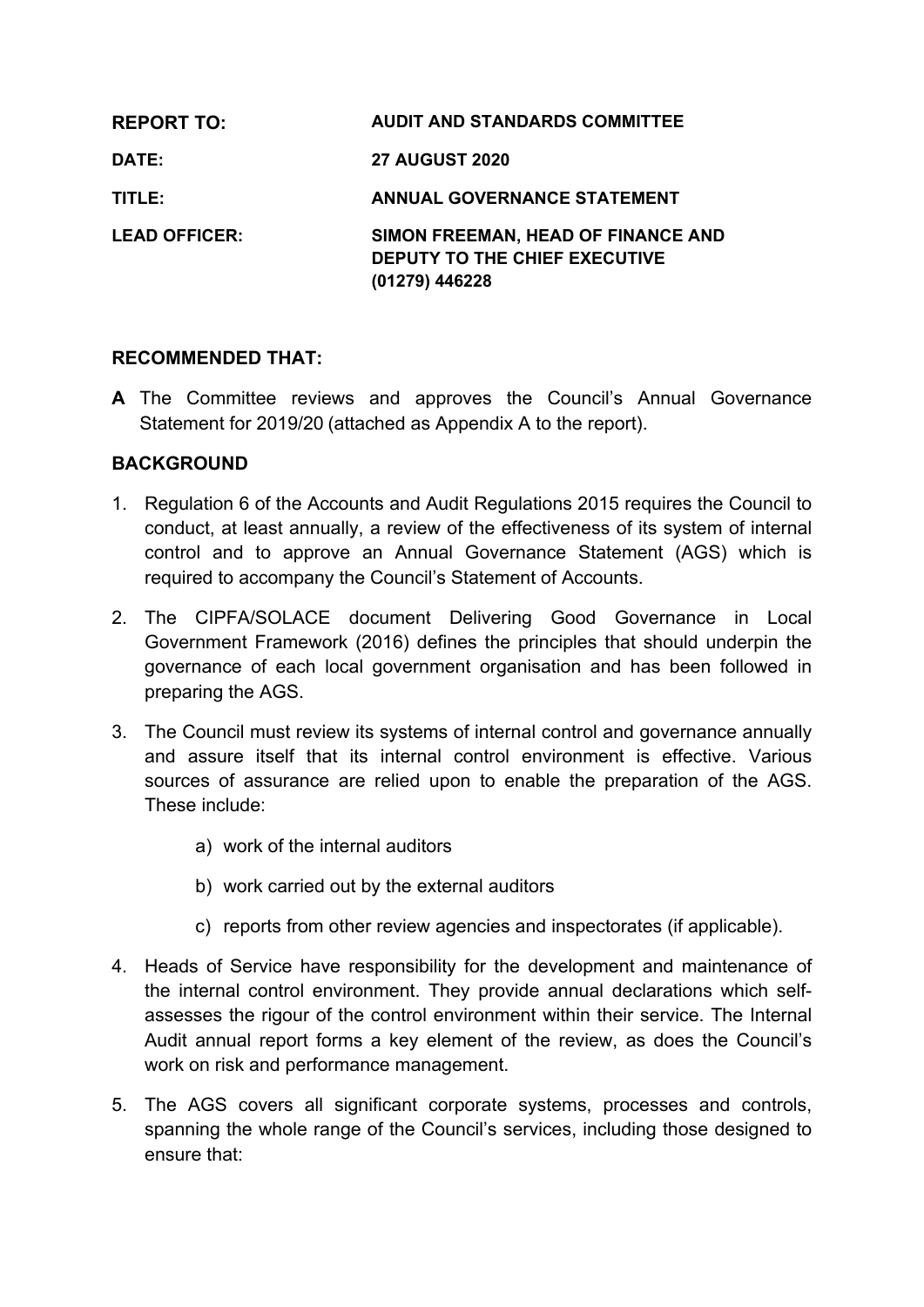- a) the Council's policies are implemented in practice
- b) high quality services are delivered efficiently and effectively
- c) the Council's values and ethical standards are met
- d) laws and regulations are complied with
- e) required processes are adhered to
- f) financial statements and other published performance information is accurate and reliable
- g) human, financial, environmental and other resources are managed efficiently and effectively.
- 6. The AGS is required to disclose any governance issues which may impact on the Council being able to achieve its corporate objectives. These are set out towards the end of the AGS, together with proposed actions to address these concerns and improve performance.
- 7. Preparation of the AGS has been managed by the Council's Corporate Governance Group and a draft of the AGS considered by the Senior Management Board. This Corporate Governance Group will continue to monitor the actions set out in the AGS, along with other work that is relevant to governance. This will include, but is not limited to, managing the audit recommendation tracker and reviewing progress with risk and performance management.

# **CHANGES DUE TO COVID-19**

- 8. The Annual Governance Statement (AGS) is required under the Accounts and Audit Regulations 2015. These regulations also determine the timetable for approval and publication. As a result of pressures on local government from the coronavirus pandemic a new timetable was announced for English authorities. Local authorities will need to sign off their draft accounts by 31 August 2020, instead of 31 May 2020. The draft AGS should be produced at the same time. The date for final publication of the accounts and AGS has also been put back to 30 November in England. This is also the target date for the accounts to be audited, although this is not a statutory requirement.
- 9. The AGS assesses governance arrangements in place during 2019/20, therefore, the majority of the year was unaffected by coronavirus.